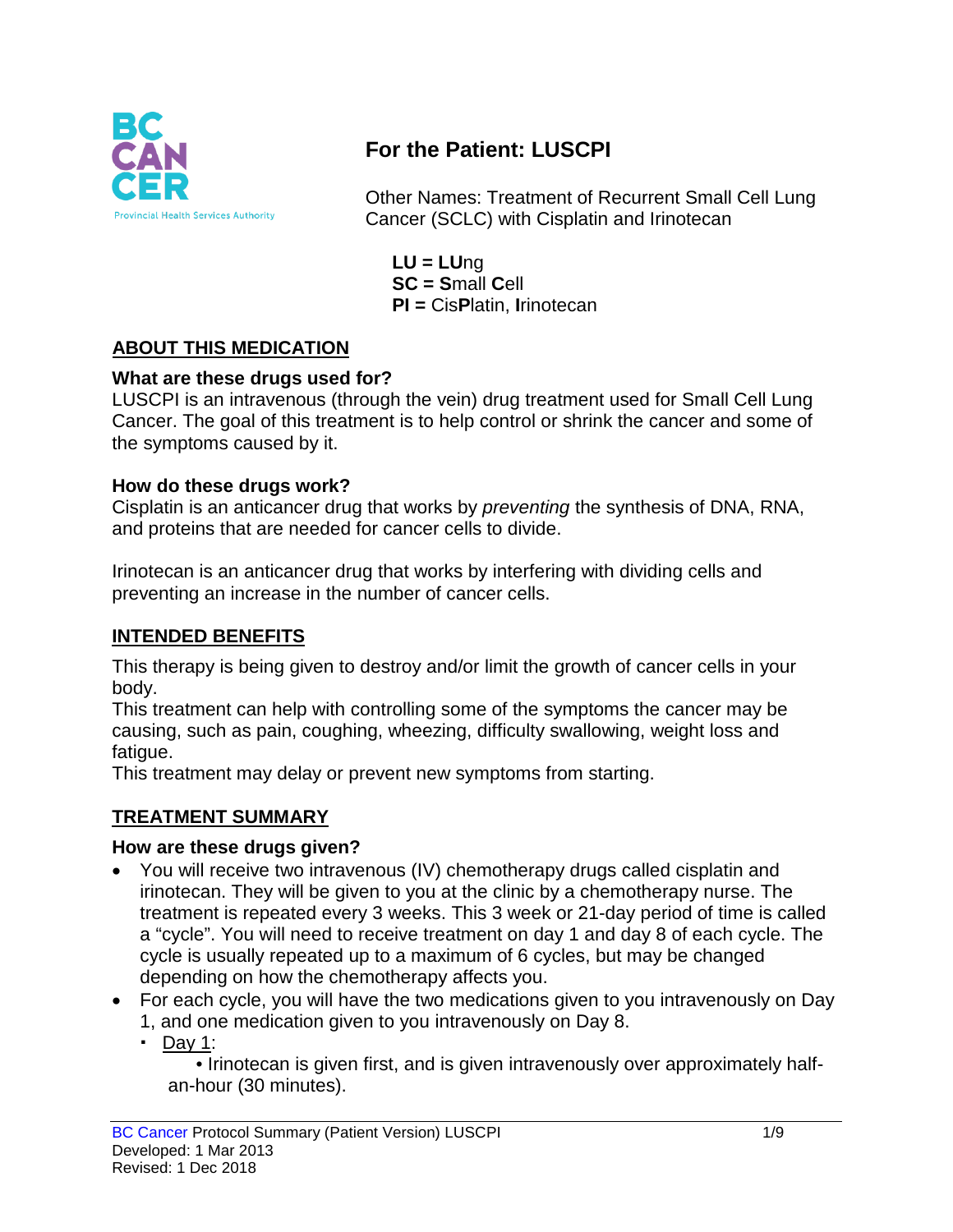• Cisplatin is given second, and is given intravenously over approximately one hour (60 minutes).

**Day 8:** 

• Only irinotecan is given on this day and it is given intravenously over approximately half-an-hour (30 minutes).

### **This calendar outlines your overall treatment plan:**

| C | <b>DATE</b> | <b>TREATMENT PLAN</b>                                                     |  |
|---|-------------|---------------------------------------------------------------------------|--|
|   |             | $\triangleright$ Week 1 $\rightarrow$ Irinotecan and Cisplatin IV x 1 day |  |
|   |             | $\triangleright$ Week 2 $\rightarrow$ Irinotecan IV x 1 day               |  |
|   |             | Week $3 \rightarrow$ No Treatment                                         |  |

| ΙC<br>C | <b>DATE</b> | <b>TREATMENT PLAN</b>                                                     |  |  |
|---------|-------------|---------------------------------------------------------------------------|--|--|
|         |             | $\triangleright$ Week 1 $\rightarrow$ Irinotecan and Cisplatin IV x 1 day |  |  |
| . 2     |             | $\triangleright$ Week 2 $\rightarrow$ Irinotecan IV x 1 day               |  |  |
|         |             | Week $3 \rightarrow$ No Treatment                                         |  |  |

| C | <b>DATE</b> | <b>TREATMENT PLAN</b>                                                     |  |  |  |
|---|-------------|---------------------------------------------------------------------------|--|--|--|
|   |             | $\triangleright$ Week 1 $\rightarrow$ Irinotecan and Cisplatin IV x 1 day |  |  |  |
|   |             | $\triangleright$ Week 2 $\rightarrow$ Irinotecan IV x 1 day               |  |  |  |
|   |             | Week $3 \rightarrow$ No Treatment                                         |  |  |  |

| . C<br><b>DATE</b><br><b>TREATMENT PLAN</b><br>C |                                                                           |  |
|--------------------------------------------------|---------------------------------------------------------------------------|--|
|                                                  | $\triangleright$ Week 1 $\rightarrow$ Irinotecan and Cisplatin IV x 1 day |  |
|                                                  | $\triangleright$ Week 2 $\rightarrow$ Irinotecan IV x 1 day               |  |
|                                                  | Week $3 \rightarrow$ No Treatment                                         |  |
|                                                  |                                                                           |  |

| C<br><b>DATE</b><br><b>TREATMENT PLAN</b><br>C |  |                                                                           |
|------------------------------------------------|--|---------------------------------------------------------------------------|
| Е                                              |  | $\triangleright$ Week 1 $\rightarrow$ Irinotecan and Cisplatin IV x 1 day |
|                                                |  | $\triangleright$ Week 2 $\rightarrow$ Irinotecan IV x 1 day               |
|                                                |  | Week $3 \rightarrow$ No Treatment                                         |

| $\checkmark$<br><b>C</b> | <b>DATE</b> | <b>TREATMENT PLAN</b>                                    |      |
|--------------------------|-------------|----------------------------------------------------------|------|
|                          |             | Week 1 $\rightarrow$ Irinotecan and Cisplatin IV x 1 day |      |
|                          | _ _ _ _     | .                                                        | $ -$ |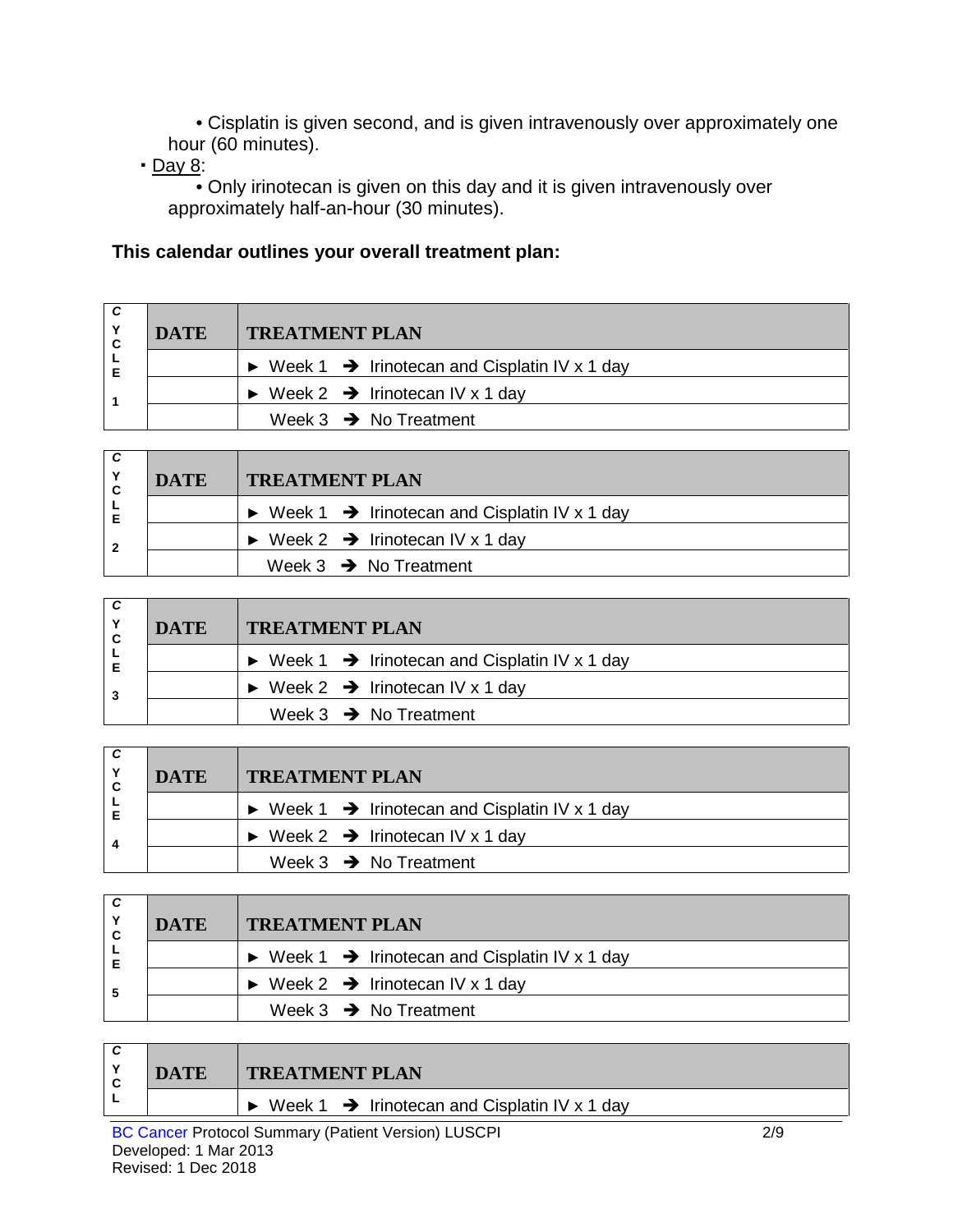| E | Week 2 $\rightarrow$ Irinotecan IV x 1 day |
|---|--------------------------------------------|
| 6 | Week $3 \rightarrow$ No Treatment          |

#### **What will happen when I get my drugs?**

- A blood test is done on or before the first day of each treatment with irinotecan and cisplatin (day 1 and day 8 of each cycle).
- The dose and timing of your chemotherapy may be changed based on your blood test results and/or other side effects.
- Your very first treatment will take longer than other treatments because a nurse will be reviewing the possible side effects of your chemotherapy plan and will discuss with you how to manage them. *It is a good idea to bring someone with you to your first chemotherapy appointment.*
- You will be given a prescription for anti-nausea medications (to be filled at your regular pharmacy). Please bring your anti-nausea medications with you for each treatment. Your nurse will tell you when to take the anti-nausea medication(s). You may also need to take your anti-nausea drugs at home after therapy. It is easier to prevent nausea than to treat it once it happens, so follow directions closely.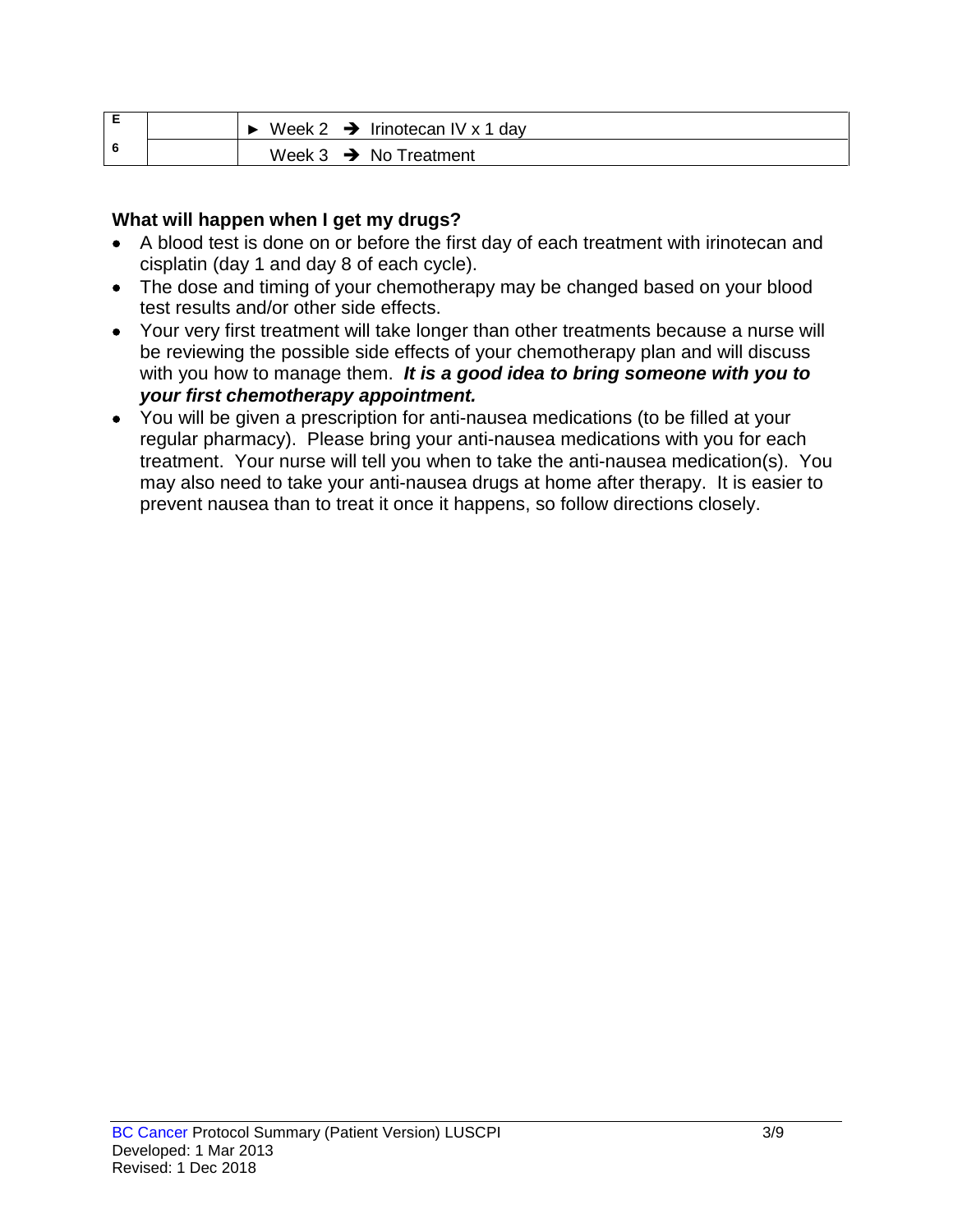# **SIDE EFFECTS AND MANAGEMENT**

### **Are there any risks?**

• The doctor will review the risks of treatment and possible side effects with you before starting treatment.

| <b>SIDE EFFECTS</b>                                                                                                                                                                                                                                                                                                                    | <b>How</b><br><b>Common Is</b><br>It? | <b>MANAGEMENT</b>                                                                                                                                                                                                                                                                                                                                                                                                                                                                                         |
|----------------------------------------------------------------------------------------------------------------------------------------------------------------------------------------------------------------------------------------------------------------------------------------------------------------------------------------|---------------------------------------|-----------------------------------------------------------------------------------------------------------------------------------------------------------------------------------------------------------------------------------------------------------------------------------------------------------------------------------------------------------------------------------------------------------------------------------------------------------------------------------------------------------|
| Nausea and vomiting<br>may occur after your<br>treatment and may last<br>for up to 24 hours.<br>Nausea may last longer<br>for some patients (i.e.<br>delayed nausea and<br>vomiting).                                                                                                                                                  | Very Common                           | You will be given a prescription for anti-<br>nausea drug(s) to take before your<br>chemotherapy treatment and/or at home. It<br>is easier to prevent nausea than to treat it<br>once it has happened, so follow directions<br>closely.<br>Drink plenty of liquids.<br>Eat and drink often in small amounts.<br>Try the ideas in "Food Choices to Control<br>Nausea".<br>Your doctor may manage delayed<br>nausea and vomiting differently. Be sure<br>to let your doctor know if you experience<br>this. |
| Your white blood cells<br>will decrease 3-4<br>weeks after your<br>treatment. They<br>usually return to normal<br>5 weeks after your last<br>treatment. White blood<br>cells protect your body<br>by fighting bacteria<br>(germs) that cause<br>infection. When they<br>are low, you are at<br>greater risk of having<br>an infection. | Very Common                           | To help prevent infection:<br>Wash your hands often and always after<br>using the bathroom.<br>Take care of your skin and mouth by<br>gently washing regularly.<br>Avoid crowds and people who are sick.<br>Call your doctor <i>immediately</i> at the first sign<br>of an <i>infection</i> such as fever (over 100°F or<br>38°C by an oral thermometer), chills, cough<br>or burning when you pass urine.                                                                                                |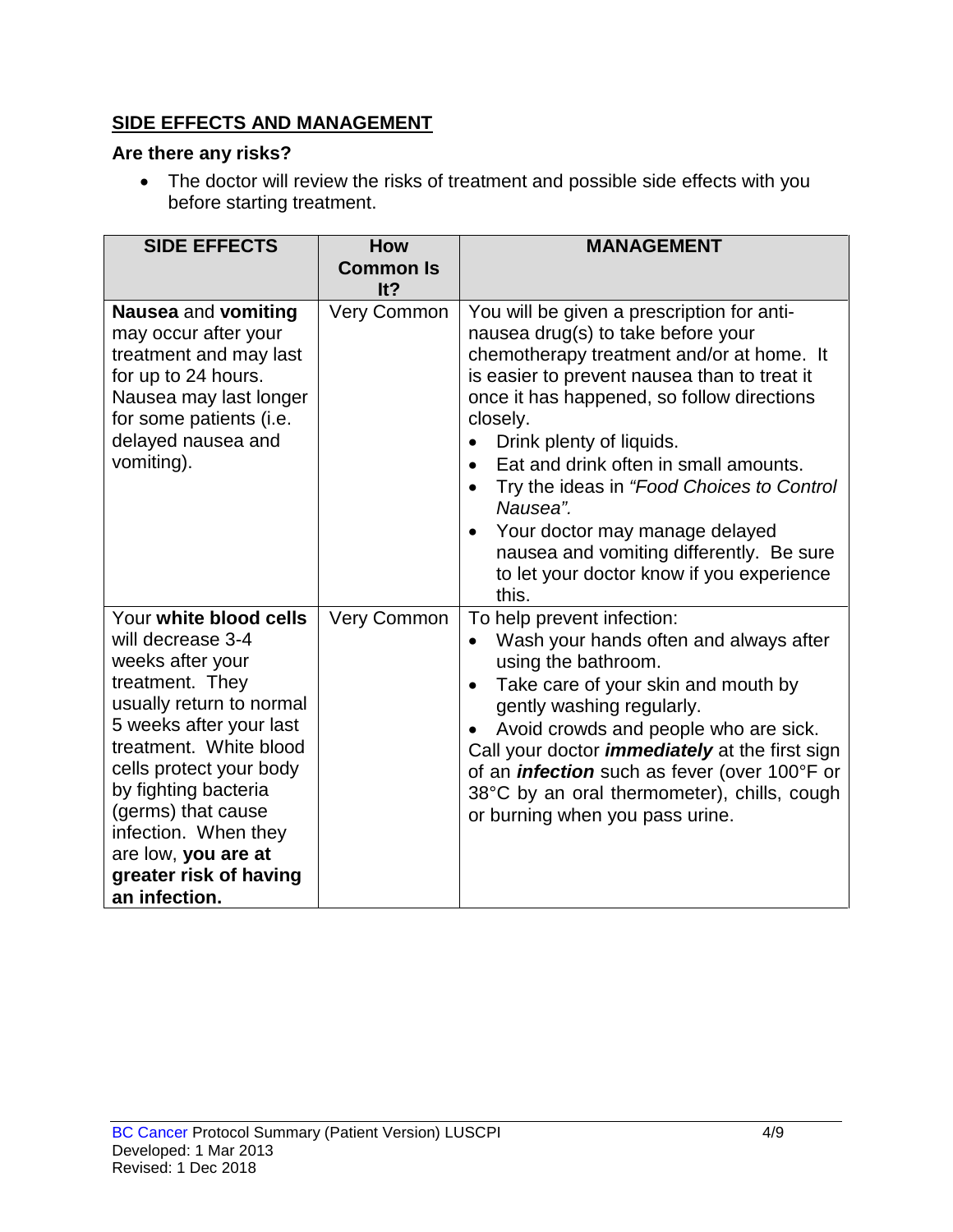| <b>SIDE EFFECTS</b>                                                                                                                                                                                                                                           | How<br><b>Common Is</b><br>It? | <b>MANAGEMENT</b>                                                                                                                                                                                                                                                                                                                                                                                          |
|---------------------------------------------------------------------------------------------------------------------------------------------------------------------------------------------------------------------------------------------------------------|--------------------------------|------------------------------------------------------------------------------------------------------------------------------------------------------------------------------------------------------------------------------------------------------------------------------------------------------------------------------------------------------------------------------------------------------------|
| Your platelets may<br>decrease during or<br>after your treatment<br>They will return to<br>normal after your last<br>treatment. Platelets<br>help to make your<br>blood clot when you<br>hurt yourself. You may<br>bruise or bleed more<br>easily than usual. | <b>Very Common</b>             | To help prevent bleeding problems:<br>Try not to bruise, cut or burn yourself.<br>Clean your nose by blowing gently, do<br>not pick your nose.<br>Brush your teeth gently with a soft<br>$\bullet$<br>toothbrush as your gums may bleed<br>more easily. Maintain good oral hygiene.<br>Avoid taking ASA (eg: Aspirin®) or Ibuprofen<br>(eg: Advil®), unless prescribed by your<br>doctor.                  |
| Early diarrhea may<br>occur during or shortly<br>after an irinotecan<br>treatment (within 24<br>hours). It starts with<br>watery eyes, stomach<br>cramps and sweating.                                                                                        | Common                         | Tell your nurse or doctor immediately if<br>$\bullet$<br>you have watery eyes, stomach cramps<br>or sweating during or after your<br>treatment.<br>Early diarrhea is treated with a<br>medication called atropine, which is<br>injected into a vein or under your skin. If<br>your cancer centre is closed, your cancer<br>doctor may tell you to go to your Hospital<br>Emergency for atropine treatment. |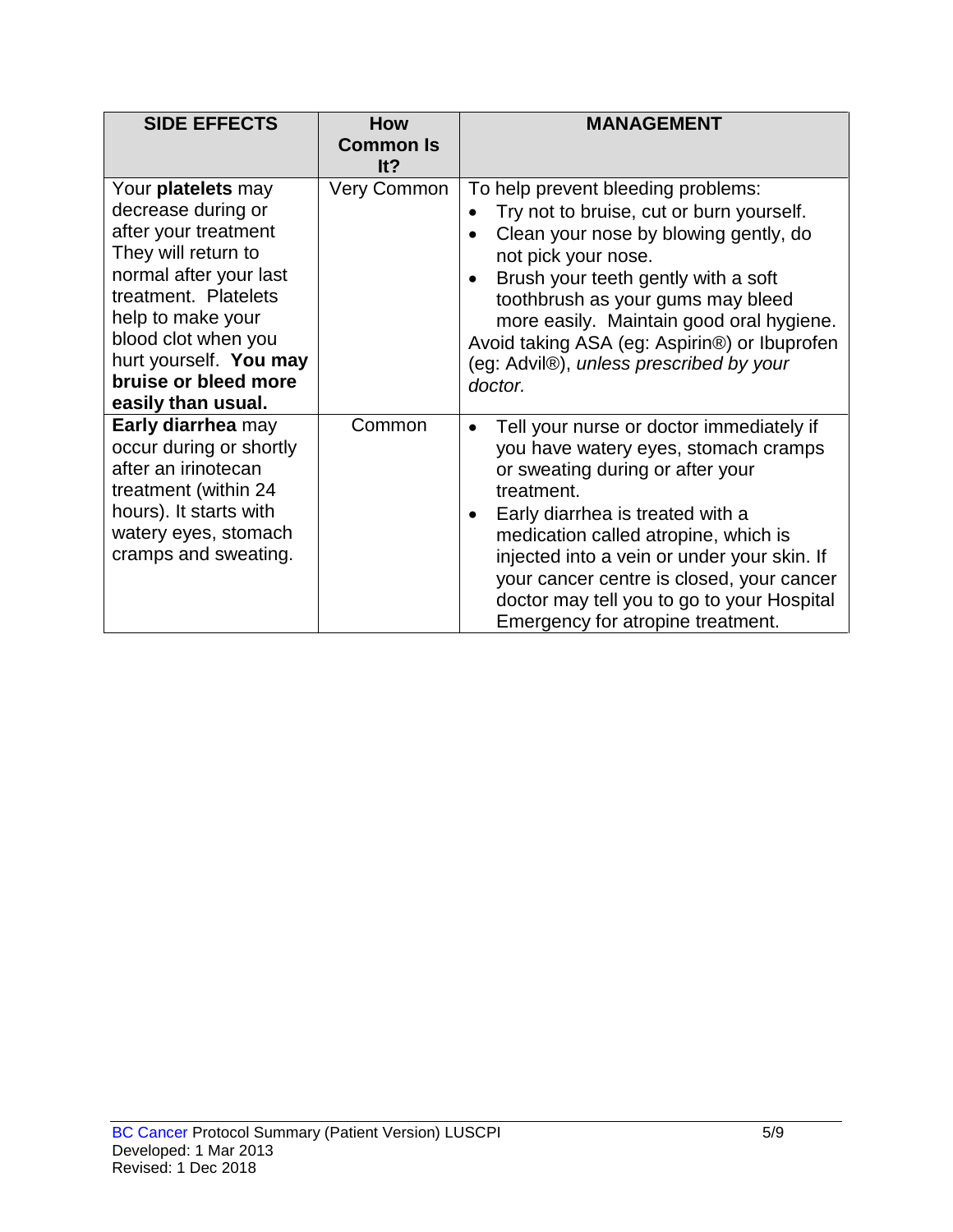| <b>SIDE EFFECTS</b>                                                                                                                                                                                         | <b>How</b>              | <b>MANAGEMENT</b>                                                                                                                                                                                                                                                                                                                                                                                                                                                                                                                                                                                                                                                                                                                                                                                                                                                                                                                                                                                                                           |  |
|-------------------------------------------------------------------------------------------------------------------------------------------------------------------------------------------------------------|-------------------------|---------------------------------------------------------------------------------------------------------------------------------------------------------------------------------------------------------------------------------------------------------------------------------------------------------------------------------------------------------------------------------------------------------------------------------------------------------------------------------------------------------------------------------------------------------------------------------------------------------------------------------------------------------------------------------------------------------------------------------------------------------------------------------------------------------------------------------------------------------------------------------------------------------------------------------------------------------------------------------------------------------------------------------------------|--|
|                                                                                                                                                                                                             | <b>Common Is</b><br>It? |                                                                                                                                                                                                                                                                                                                                                                                                                                                                                                                                                                                                                                                                                                                                                                                                                                                                                                                                                                                                                                             |  |
| Late diarrhea may<br>occur one day to<br>several days after an<br>irinotecan treatment. It<br>starts with stools more<br>loose or often than<br>usual.                                                      | Common                  | Late diarrhea must be treated<br>$\bullet$<br>immediately with loperamide 2 mg tablets<br>(eg Imodium <sup>®</sup> ):<br>Take TWO tablets at the first sign of<br>loose or more frequent stools than usual.<br>Then take ONE tablet every TWO hours<br>$\bullet$<br>until diarrhea has stopped for 12 hours.<br>At night, you may take TWO tablets<br>every FOUR hours (set your alarm)<br>during the time you usually sleep.<br>This dose is much higher than the<br>$\bullet$<br>package directions. It is very important<br>that you take this higher dose to stop the<br>diarrhea.<br>Always keep a supply of loperamide (eg,<br>have 48 tablets on hand). You can buy<br>loperamide at any pharmacy without a<br>prescription.<br>To help diarrhea:<br>Eat and drink often in small amounts.<br>$\bullet$<br>Avoid high fiber foods as outlined in Food<br>Ideas to Help with Diarrhea During<br>Chemotherapy.<br>If diarrhea does not improve 24 hours<br>after starting loperamide or lasts more<br>than 36 hours, call your doctor. |  |
| <b>Allergic reactions may</b><br>rarely occur. Signs of<br>an allergic reaction are<br>dizziness, confusion<br>and wheezing. This<br>reaction may occur<br>immediately or several<br>hours after treatment. |                         | Tell your nurse if this happens while you are<br>receiving treatment or contact your<br>oncologist immediately if this happens after<br>you leave the clinic.                                                                                                                                                                                                                                                                                                                                                                                                                                                                                                                                                                                                                                                                                                                                                                                                                                                                               |  |
| Cisplatin burns if it<br>leaks under the skin.                                                                                                                                                              | Rare                    | Tell your nurse or doctor immediately if you<br>feel burning, stinging, or any other change<br>while the drug is being given.                                                                                                                                                                                                                                                                                                                                                                                                                                                                                                                                                                                                                                                                                                                                                                                                                                                                                                               |  |
| <b>Tiredness or lack of</b><br>energy may occur.                                                                                                                                                            | Common                  | Do not drive a car or operate machinery if<br>$\bullet$<br>you are feeling tired.                                                                                                                                                                                                                                                                                                                                                                                                                                                                                                                                                                                                                                                                                                                                                                                                                                                                                                                                                           |  |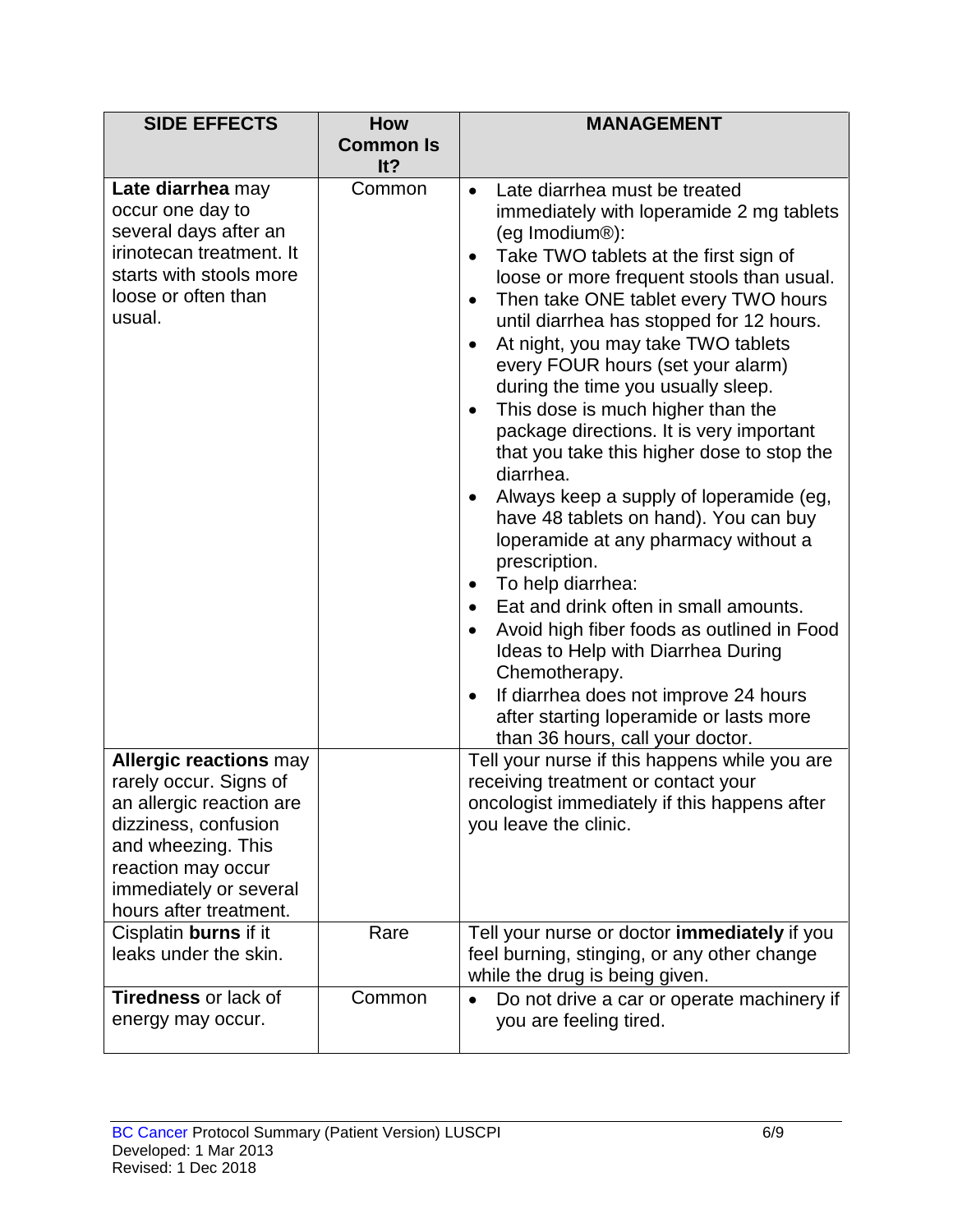| <b>SIDE EFFECTS</b>                                                                                                                                                                                                                                                                                                                                                            | <b>How</b><br><b>Common Is</b><br>It? | <b>MANAGEMENT</b>                                                                                                                                                                                                                                                                                                                                                                                                                                                                                                                                                                                                                                |
|--------------------------------------------------------------------------------------------------------------------------------------------------------------------------------------------------------------------------------------------------------------------------------------------------------------------------------------------------------------------------------|---------------------------------------|--------------------------------------------------------------------------------------------------------------------------------------------------------------------------------------------------------------------------------------------------------------------------------------------------------------------------------------------------------------------------------------------------------------------------------------------------------------------------------------------------------------------------------------------------------------------------------------------------------------------------------------------------|
| Pain or tenderness<br>may occur where the<br>needle was placed in<br>your vein.                                                                                                                                                                                                                                                                                                | Common                                | Apply cool compresses or soak in cool<br>$\bullet$<br>water for 15-20 minutes several times a<br>day.                                                                                                                                                                                                                                                                                                                                                                                                                                                                                                                                            |
| Hair loss sometimes<br>occurs and may begin<br>within a few days or<br>weeks of treatment.<br>Your hair may thin or<br>you may become totally<br>bald. Your scalp may<br>feel tender. You may<br>lose hair on your face<br>and body. Your hair<br>will grow back once<br>your treatments are<br>over and sometimes<br>between treatments.<br>Colour and texture may<br>change. | Common                                | Use a gentle shampoo and soft brush.<br>$\bullet$<br>Care should be taken with use of hair<br>$\bullet$<br>spray, bleaches, dyes, perms.<br>Protect your scalp with a hat, scarf or wig<br>$\bullet$<br>in cold weather.<br>Cover your head or apply sunblock on<br>sunny days.<br>Apply mineral oil to your scalp to reduce<br>itching.                                                                                                                                                                                                                                                                                                         |
| Sore mouth may occur<br>a few days after<br>treatment. Mouth sores<br>can occur on the<br>tongue, the sides of the<br>mouth or in the throat.<br><b>Mouth sores or</b><br>bleeding gums can<br>lead to an infection.                                                                                                                                                           | Common                                | Brush your teeth gently after eating and<br>$\bullet$<br>at bedtime with a very soft toothbrush. If<br>your gums bleed, use gauze instead of a<br>brush. Use baking soda instead of<br>toothpaste.<br>Make a mouthwash with $\frac{1}{2}$ teaspoon<br>$\bullet$<br>baking soda or salt in 1 cup warm water<br>and rinse several times a day.<br>Try soft, bland foods like puddings,<br>milkshakes and cream soups.<br>Avoid spicy, crunchy or acidic food, and<br>very hot or cold foods.<br>Call your doctor if you are having<br>difficulty eating or drinking due to pain.<br>Try the ideas in "Help with Sore Mouth<br>during Chemotherapy" |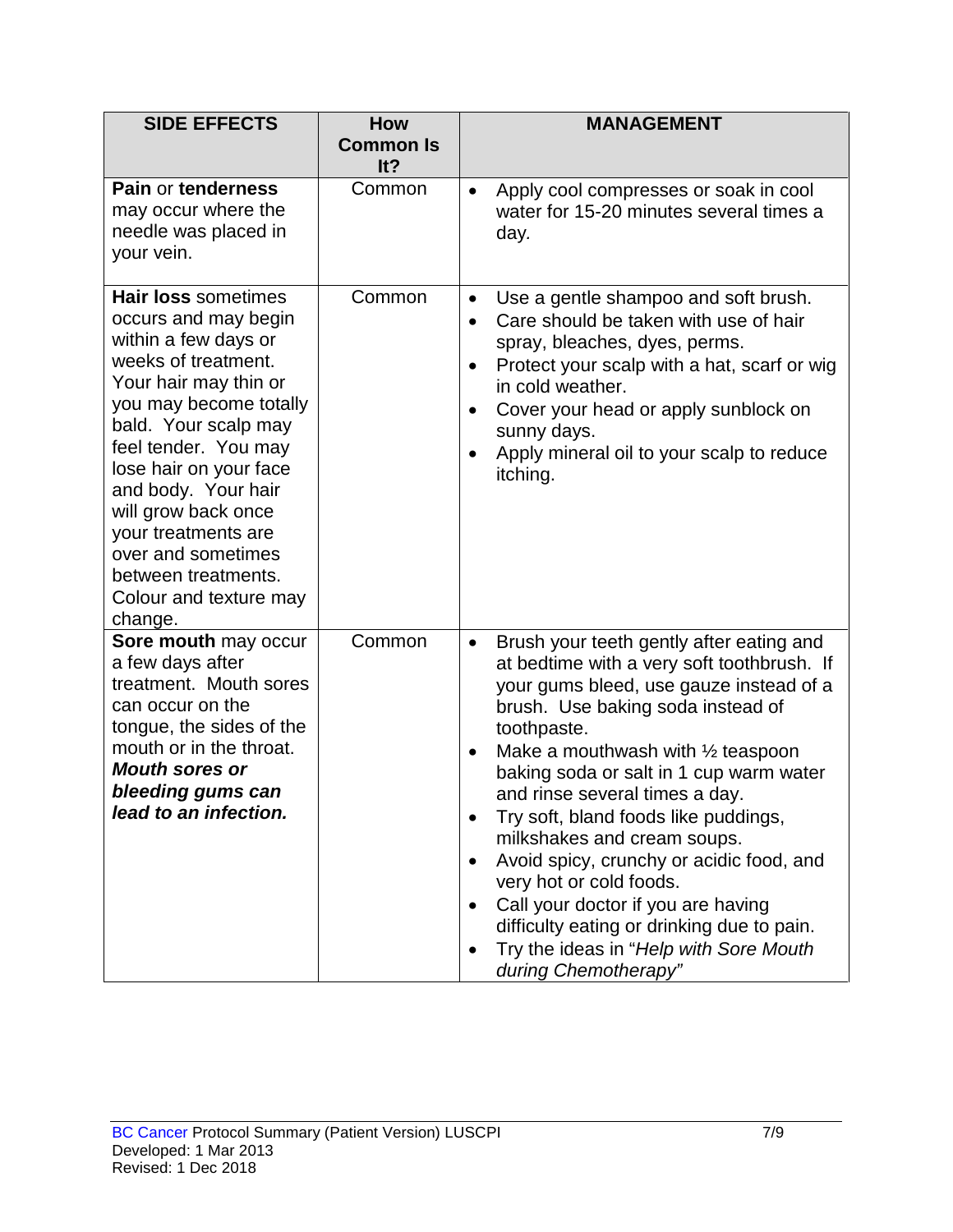### **INSTRUCTIONS FOR THE PATIENT**

### **What other drugs can interact with LUSCPI?**

- Other drugs such as some antibiotics given by vein (eg: tobramycin, vancomycin), phenytoin (DILANTIN®), St John's Wort and prochlorperazine (STEMETIL®) may interact with LUSCPI. Tell your doctor if you are taking these or other drugs as you may need extra blood tests, your dose may need to be changed or your treatment may need to be held for a few days.
- Check with your doctor or pharmacist before you start taking any new prescription or non-prescription drugs.

### **Other important things to know:**

- Cisplatin can cause changes in kidney function, but this is not frequent with the doses used in this type of treatment. It is important that you are wellhydrated before and after treatment.
- Sometimes, the nerve which allows you to hear can be affected by cisplatin. This could result in you experiencing "tinnitus" (ringing in the ears) or a change in your hearing. Report any of these problems to your doctor and/or nurse.
- The drinking of alcohol (in small amounts) does not appear to affect the safety or usefulness of this treatment.
- This treatment may cause sterility in men and menopause in women. If you plan to have children, discuss this with your doctor before starting treatment.
- This treatment may damage sperm and may cause harm to the baby if used during pregnancy. It is best to use *birth control* while you are undergoing treatment. Tell your doctor right away if you or your partner becomes pregnant. Do not breast feed during treatment.
- Tell all doctors or dentists you see that you are being treated with irinotecan and cisplatin before you receive treatment of any form.

#### **SEE YOUR DOCTOR OR GET EMERGENCY HELP IMMEDIATELY IF YOU HAVE:**

- Signs of an **infection** such as fever (over 100°F or 38°C by an oral thermometer), chills, cough, pain or burning when you pass urine.
- Diarrhea that occurs within the first 24 hours after irinotecan treatment.
- Signs of a **stroke** such as sudden onset of severe headache, eyesight changes, slurred speech, loss of coordination, weakness or numbness in an arm or leg.
- Signs of **bleeding problems** such as black, tarry stools, blood in urine or pinpoint red spots on skin.
- Signs of an **allergic reaction** (rare) soon after a treatment including dizziness, fast heart beat, face swelling or breathing problems.
- Signs of a **blood clot** such as tenderness or hardness over a vein, calf swelling and tenderness, sudden onset of cough, chest pain or shortness of breath.
- Signs of **heart problems** such as fast or uneven heartbeat.